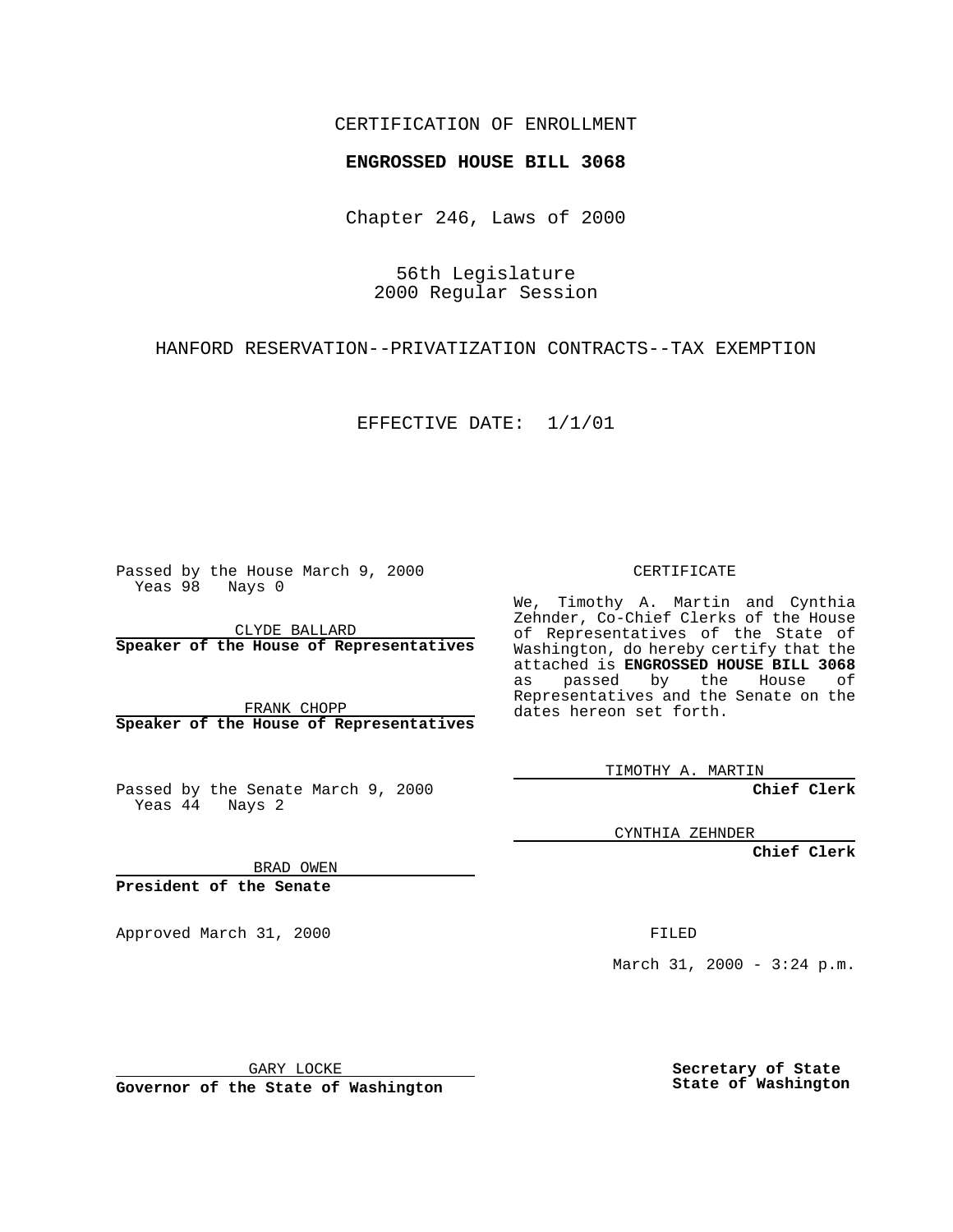## **ENGROSSED HOUSE BILL 3068** \_\_\_\_\_\_\_\_\_\_\_\_\_\_\_\_\_\_\_\_\_\_\_\_\_\_\_\_\_\_\_\_\_\_\_\_\_\_\_\_\_\_\_\_\_\_\_

\_\_\_\_\_\_\_\_\_\_\_\_\_\_\_\_\_\_\_\_\_\_\_\_\_\_\_\_\_\_\_\_\_\_\_\_\_\_\_\_\_\_\_\_\_\_\_

Passed Legislature - 2000 Regular Session

**State of Washington 56th Legislature 2000 Regular Session**

**By** Representatives Kessler, Hankins, Delvin, Mastin, Grant, Linville and G. Chandler

Read first time 01/26/2000. Referred to Committee on Finance.

 AN ACT Relating to exempting privatization contracts for the treatment of radioactive waste and hazardous substances from property 3 taxes; adding a new section to chapter 84.36 RCW; and providing an effective date.

BE IT ENACTED BY THE LEGISLATURE OF THE STATE OF WASHINGTON:

 NEW SECTION. **Sec. 1.** A new section is added to chapter 84.36 RCW to read as follows:

 (1)(a) Beginning with taxes levied for collection in calendar year 2006, all personal property located on land owned by the United States, or an instrumentality of the United States, at the Hanford reservation that is used exclusively in the performance of a privatization contract to pretreat, treat, vitrify, and immobilize tank waste under subsection (2) of this section is exempt from taxation.

 (b) Beginning with taxes levied for collection in calendar year 2002, and until the application of (a) of this subsection, all personal property located on land owned by the United States, or an instrumentality of the United States, at the Hanford reservation that is used exclusively in the performance of a privatization contract to